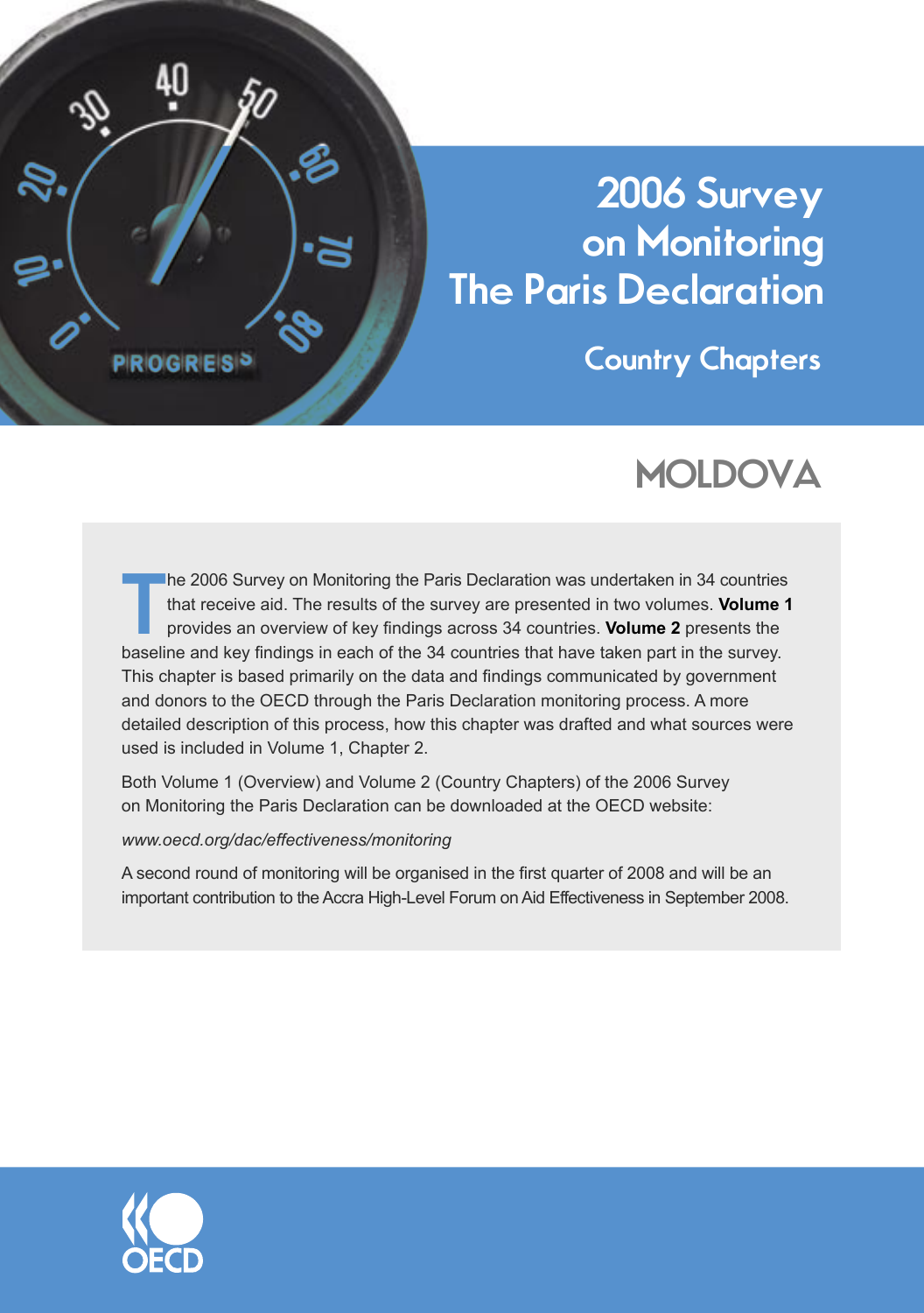# 21 MOLDOVA

WITH A POPULATION OF 3.39 MILLION, which excludes the estimated 580,000 people living in the Transnistrian region, the Republic of Moldova has a gross national income (GNI) per capita of USD 880. In 2005, 29% of the population were in extreme poverty, falling under the international dollar-a-day poverty line. In 2004, the net official development assistance (ODA) to Moldova was USD 118 million. As a percentage of GNI, net ODA in 2004 amounted to 4.1%, down from 7.8% in 2002. Moldova endorsed the Paris Declaration on October 16, 2006. Sixteen donors responded to the 2006 survey; together, they provide around 84% of Moldova's ODA. focus for these efforts. Key challenges and priority actions are summarised below.

| <b>DIMENSIONS</b>              | <b>BASELINE</b>                                                                                                                                                | <b>CHALLENGES</b>                                                                                                                                 | <b>PRIORITY ACTIONS</b>                                                                                                                                                                                          | <b>OVERVIEW</b>                                   |
|--------------------------------|----------------------------------------------------------------------------------------------------------------------------------------------------------------|---------------------------------------------------------------------------------------------------------------------------------------------------|------------------------------------------------------------------------------------------------------------------------------------------------------------------------------------------------------------------|---------------------------------------------------|
| Ownership                      | Fragmentation across<br>Low<br>ministries.                                                                                                                     |                                                                                                                                                   | Revise and consolidate European<br>Union-Moldova Action Plan and<br><b>Economic Growth and Poverty</b><br>Reduction Strategy Paper.                                                                              | Box 21.1<br>Challenges<br>and priority<br>actions |
| Alignment<br>Low               |                                                                                                                                                                | Weak country systems.<br>Increase technical assistance,<br>maintain support to capacity<br>building and gradually begin using<br>country systems. |                                                                                                                                                                                                                  |                                                   |
| Harmonisation                  | Limited use made of common<br>Moderate<br>Implement and closely monitor<br>the actions proposed in the<br>procedures.<br>Development Partnership<br>Framework. |                                                                                                                                                   |                                                                                                                                                                                                                  |                                                   |
| Managing<br>Low<br>for results |                                                                                                                                                                | Poor quality and somewhat<br>limited availability of poverty-<br>related information.                                                             | Make extensive use of the existing<br>Millennium Development Goals<br>and Economic Growth and<br>Poverty Reduction Strategy Paper<br>monitoring system, and draw on the<br>data and indicators in policy making. |                                                   |
| Mutual<br>accountability       | Moderate                                                                                                                                                       | Partial mutual assessments<br>of progress in implementing<br>agreed commitments on aid<br>effectiveness.                                          | Ensure that the Harmonisation<br>Group and Development Partnership<br>Framework work together to deliver<br>mutual assessments.                                                                                  |                                                   |

#### **OWNERSHIP**

OWNERSHIP IS CRITICAL to achieving good development results and is central to the Paris Declaration. It has been defined in terms of a country's ability to exercise effective leadership over its development policies and strategies. Achieving this – especially in countries that rely heavily on aid to finance their development – is not a simple undertaking. Nor, of course, can it be measured by a single indicator. Indicator 1 provides an entry point to the issue of ownership as it focuses on whether or not a country has an operational development strategy, with which donors can align their development assistance.

INDICATOR 1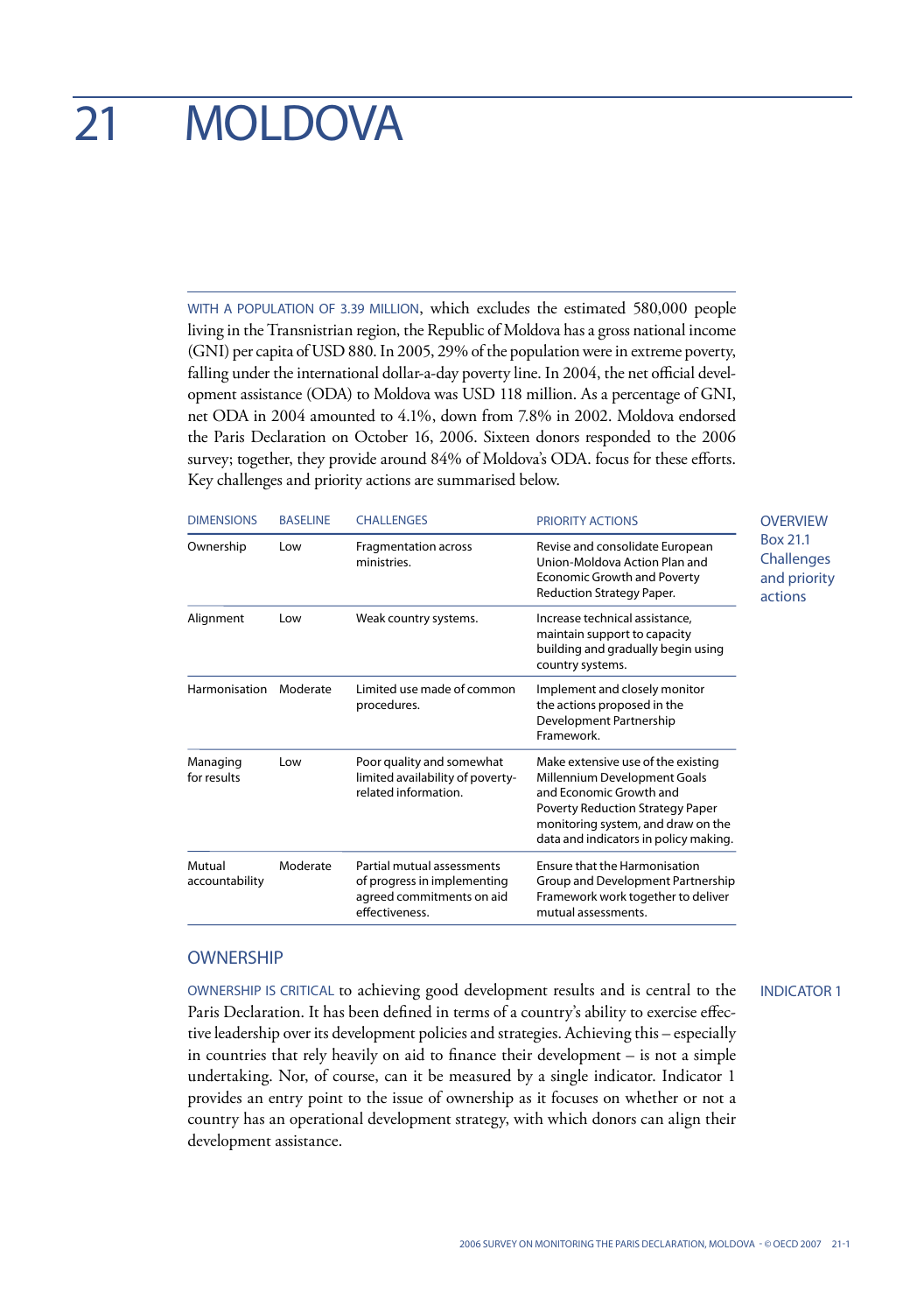# OPERATIONALISING DEVELOPMENT STRATEGIES

Moldova, along with 31% of countries included in the World Bank's Comprehensive Development Framework, is placed in category D concerning its development strategy. Some elements of an operational development strategy are in place, but gaps remain in several areas. The World Bank's Aid Effectiveness Review (AER) reports that Moldova is lacking in long-term vision and a holistic, balanced and well-sequenced strategy. On the other hand, it finds that Moldova is relatively solid in medium-term strategies, setting country-specific development targets, and allocating capacity and resources for implementation.

The long-term objective and vision of policy makers in Moldova, shared across the political spectrum, is to become a member state of the European Union (EU). In addition, the EU-Moldova Action Plan (2005-08) aims to enhance the long-term growth prospects. It is this aspiration that sets the stage for the government's medium-term strategies.

Moldova has a range of medium-term strategies that are broadly supportive of the long-term vision, if not clearly derived from it. The government of Moldova's national development strategy is the Economic Growth and Poverty Reduction Strategy Paper. This development strategy, which encompasses sectoral strategies for agriculture, education, health and social protection, was set to run from 2004-06, but has been extended to 2007. The fact that this strategy provides the basis for the 2005-09 Government Programme underlines the priority accorded to its implementation. The government has also started to elaborate a National Development Plan for 2008-10, which is intended to replace the current Economic Growth and Poverty Reduction Strategy.

The objectives of the Moldova development strategy are consistent with the Millennium Development Goals (MDGs), but are adapted to national circumstances. Its focus is threefold: sustainable and inclusive economic growth; reduced poverty and inequality, and increased participation of the poor in economic development; and human resource development.

In terms of capacity and resources for implementing the strategies and plans, progress has been limited. Since 2003, the government has a fully operational Medium-Term Expenditure Framework (MTEF). But while the government is trying to improve matters, the link between the development strategy, the MTEF and the budget remains relatively weak, with expenditure plans insufficiently aligned with priorities of the development strategy. There is also some fragmentation of responsibilities among various government ministries. Current efforts to reduce this fragmentation should strengthen Moldova's ownership of its development strategy.

# OTHER ASPECTS OF OWNERSHIP

The Ministry of Economy and Trade has been the key player in the development of Moldova's development strategy. However, government leadership is hampered by the fact that responsibilities for the co-ordination of external assistance are fragmented: the Ministry of Finance, the Ministry of Economy and Trade, and the Ministry of Foreign Affairs and European Integration all play a role in the process. In order to overcome the challenge, the National Committee for the Co-ordination of External Assistance, which is headed by the First Deputy Prime Minister, has been created. The Committee draws participation from relevant ministries, civil society and the donor community.

There are opportunities for engagement by nongovernmental organisations, including from civil society organisations, parliamentarians and business associations. However, the impact of such organisations on the development strategy, and in particular the impact on the parliamentarians, appears to be rather limited.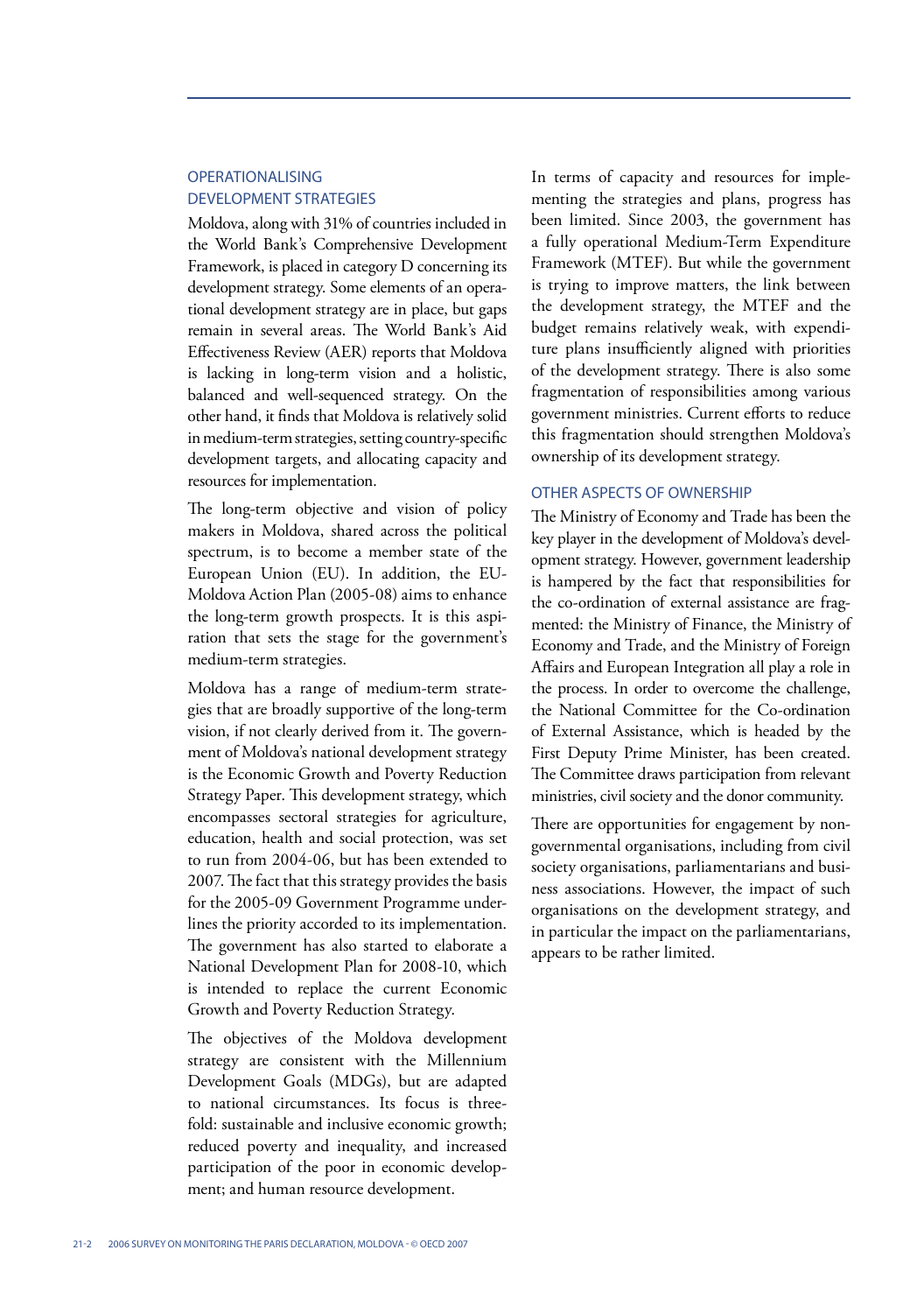# ALIGNMENT

THE PICTURE ON ALIGNMENT in Moldova is mixed. The government is working hard to address the weakness of its country systems, but donors and the government need to work together – including through the provision and use of technical assistance to strengthen capacity – if Moldova is to see progress towards the 2010 targets.

#### BUILDING RELIABLE COUNTRY SYSTEMS

Moldova received a rating of 3.5 for the quality of its public financial management (PFM) system in the World Bank's Country Policy and Institutional Assessment (CPIA) for 2005. This is marginally above the average of 3.2 for International Development Association (IDA) countries. No rating is available for the country's procurement systems.

INDICATOR 2

INDICATOR 3 Table 21.1

The government of Moldova has identified a series of weaknesses in its public financial management systems, and is taking steps to rectify them. The reform strategy appears to be implemented successfully. The government has established a public debt management function, strengthened and extended the coverage of its treasury systems, and developed basic information systems for budget execution. The Parliament has established a national Court of Accounts, which is the supreme financial control institution in the country, which intends to provide external control and audit services. The Court of Accounts has developed a Strategic Development Plan that aspires to improve its capacities and transform itself into a modern institution capable of performing financial audits according to international standards. Currently however, the Court of Accounts focuses on budget execution controls. An integrated financial management information system should be introduced by the end of 2008, and will be fully operational by 2009.

In terms of its procurement system, the World Bank's AER reports that the government has prepared a draft Public Procurement Law. This is a key step towards aligning Moldova's national procurement system with internationally agreed standards. It is expected that the government will prepare a special action plan, outlining the process towards further alignment by 2007.

# ALIGNING AID FLOWS ON NATIONAL PRIORITIES

Indicator 3 provides one measure of the extent to which aid flows are aligned with national priorities, assessing the proportion of aid recorded in the budget. In 2005, 70% of aid disbursed for the government sector was recorded in the national budget. In order to reach the 2010 target of 85%, donors and the government are required to make a concerted effort.

| <b>Total</b>                                  | 62                               | 89                             | 70%                                   |
|-----------------------------------------------|----------------------------------|--------------------------------|---------------------------------------|
| <b>World Bank</b>                             | 34                               | 33                             | 100%                                  |
| <b>United States</b>                          | $-$                              | $\overline{7}$                 |                                       |
| <b>United Nations</b>                         | $-$                              | 9                              |                                       |
| United Kingdom                                | 0                                | 3                              | 10%                                   |
| Turkey                                        | $-$                              | 3                              |                                       |
| Switzerland                                   |                                  | $-$                            |                                       |
| Sweden                                        | $\overline{\phantom{a}}$         | $\overline{2}$                 |                                       |
| <b>Netherlands</b>                            |                                  | 0                              |                                       |
| Japan                                         |                                  | 4                              |                                       |
| <b>IMF</b>                                    | $-1$                             | --                             |                                       |
| <b>IFAD</b>                                   | 1                                | 1                              |                                       |
| <b>Global Fund</b>                            | 4                                | 4                              |                                       |
| Germany                                       | 1                                | 1                              |                                       |
| <b>GAVI Alliance</b>                          | --                               | 0                              |                                       |
| France                                        | $-$                              | $-$                            |                                       |
| <b>European Commission</b>                    | 22                               | 22                             |                                       |
| Austria                                       |                                  | 0                              |                                       |
|                                               | (USD m)<br>a                     | (USD m)<br>b                   | (9)<br>c=b/a<br>c=a/b                 |
|                                               | of aid flows<br>for FY05         | qovernment<br>sector in FY05   |                                       |
|                                               | Government's<br>budget estimates | Aid disbursed<br>by donors for | <b>Baseline</b><br>ratio <sup>*</sup> |
| and realistic?                                |                                  |                                |                                       |
| Are government budget estimates comprehensive |                                  |                                |                                       |

 $*$  Baseline ratio is  $c = a/b$  except where government's budget estimates are greater than disbursements ( $c = b/a$ ).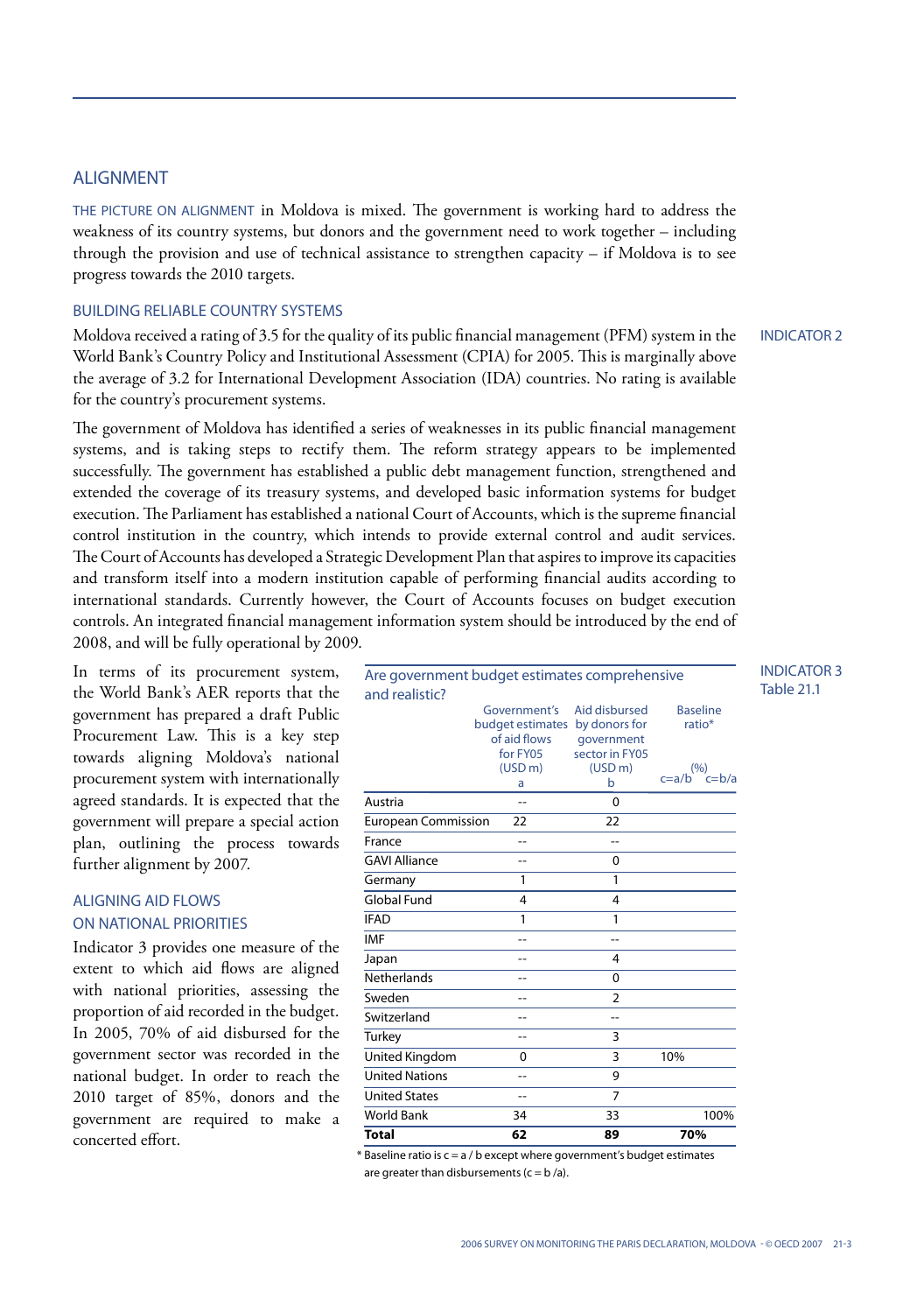Due to the fact that there are several government units in charge of foreign assistance co-ordination, it has been difficult to ensure effective information sharing regarding Moldova's budget. The issue is further confounded by the fact that some donors set conditions to open accounts in commercial banks or use financial management systems other than the national ones when signing assistance agreements. These issues will be addressed in the Development Partnership Framework.

For their part, more donors will have to provide accurate and comprehensive data on aid flows to government, including on technical assistance. For its part, the government will have to establish less fragmented systems for collecting and analysing information on aid flows. The government is tackling this matter with some urgency, appointing a First Deputy Prime Minister with responsibility for overall co-ordination of external assistance, and establishing a database to collect information on externally-financed projects. The Ministry of Economy and Trade has established a database known as IDEA, which collects information on on-going technical assistance projects. The database can be used as a tool to collect information on all external assistance.

How much technical assistance is co-ordinated

INDICATOR 4 Table 21.2

with country programmes? Co-ordinated technical co-operation (USD m) a Total technical co-operation (USD m) b Baseline ratio  $(%)$ c=a/b Austria 0 1 0% European Commission -- 37 France -- 0 -- 0 --GAVI Alliance -- -- -- Germany -- - - - - - - -Global Fund 0 0 --IFAD -- -- --  $IMF$  -- 0 --Japan 0 1 0% Netherlands 0 1 0% Sweden 2 2 100% Switzerland 0 2 0% Turkey 0 0 0% United Kingdom 3 3 84% United Nations 10 10 100% United States 2 22 8% World Bank 5 5 100% **Total 22 86 26%**

# CO-ORDINATING SUPPORT TO STRENGTHEN CAPACITY

Under the Paris Declaration, donors have promised to help strengthen developing countries' capacities by providing technical co-operation through co-ordinated programmes, consistent with the national development strategies of partner countries. However, in Moldova, only 26% of technical co-operation was provided in a co-ordinated manner. One explanation for this is that the donors' technical co-operation is still largely focused on the provision of stand-alone consultancies, technical support and know-how for specific projects.

Sustained efforts by donors and the governments are called for in order to achieve the Indicator 4 target of 50% co-ordinated technical co-operation by 2010. There are encouraging signs. For example, efforts are being made to better co-ordinate technical assistance through improving Moldova's national development strategy, developing sector strategies, mapping donor presence, facilitating common agreements and ensuring government leadership in sector co-ordination groups.

#### USING COUNTRY SYSTEMS

The Paris Declaration encourages donors to make increasing use of country systems where these are of sufficient quality to merit their use. Indicator 5a measures the extent to which aid makes use of country system for budget execution, financial reporting and audit. Averaged across these three systems, only 25% of aid to Moldova makes use of country systems.

Major efforts will be called for to reach the target of 50% of aid and 90% of donors using country systems for at least some projects or programmes by 2010. Furthermore, the government must improve the quality of its public financial management (PFM) systems, as described above. As Moldova makes progress in improving its systems, donors must also increasingly make use of these systems and avoid parallel systems to manage aid. For procurement issues, managed by Indicator 5b, only 25% of aid currently makes use of country systems. As no data is currently available for the quality of the procurement system in Moldova, no target is set for 2010.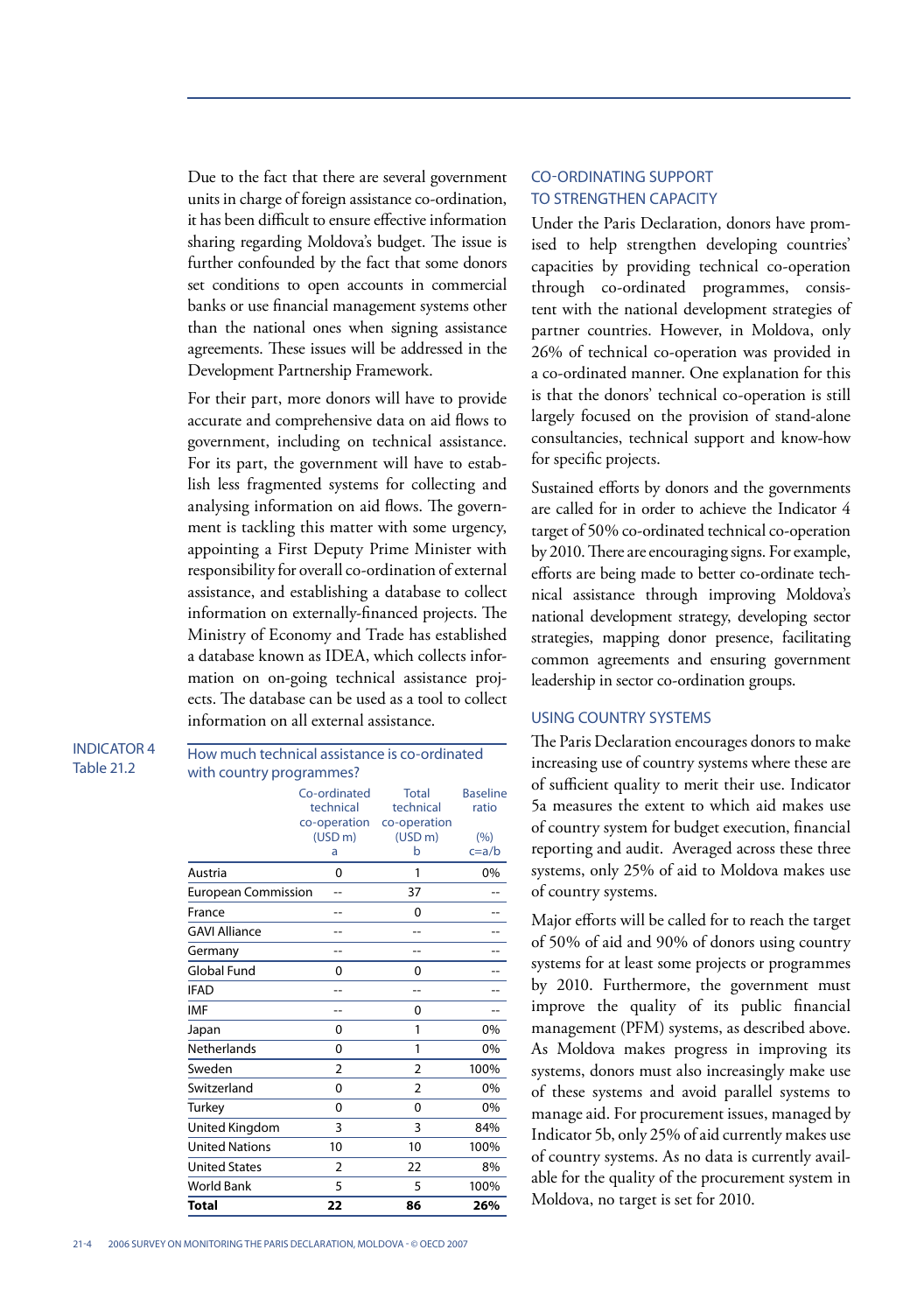#### How much aid for the government sectors uses country systems?

Public financial management Table 1 Procurement Aid disbursed by donors for government sector  $(USD<sub>m</sub>)$ a Budget execution (USD m) b Auditing  $(USD<sub>m</sub>)$ d Austria 0 0 0 0 0% 0 0% European Commission 22 22 22 22 100% 22 100% France -- -- -- -- -- -- -- GAVI Alliance 0 -- -- 0 -- 0 40% Germany 1 -- -- -- -- -- -- Global Fund 4 0 0 0 0% 0 0% IFAD 1 -- - - - - - - - - -IMF -- -- -- -- -- -- -- Japan 4 0 0 0 0% 0 0% Netherlands 0 0 0 0 -- 0 -- Sweden 2 0 0 0 0% 0 0% Switzerland -- 0 0 0 -- 0 -- Turkey 3 0 0 0 0% 0 0% United Kingdom 3 0 0 0 0 7% 0 10% United Nations **9** 0 0 0 0 0% 0 0% 0 0% United States 7 0 0 0 0% 0 0% World Bank 33 0 0 0 0% 0 0% **Total 89 22 22 22 25% 22 25%** Baseline ratio  $(0/6)$ avg (b,c,d) / a **Procurement** systems (USD m) e Financial reporting  $(USD<sub>m</sub>)$ c Baseline ratio  $(9/6)$ e /a

# AVOIDING PARALLEL IMPLEMENTATION STRUCTURES

The Paris Declaration urges donors to avoid, to the maximum extent possible, creating separate structures or project implementation units (PIUs) for the day-to-day management of aidfinanced projects and programmes. Donors have established 43 parallel PIUs in Moldova. External partners mostly rely on PIUs which remain outside the government structures.

The 2010 target is to reduce this number of PIUs by two-thirds, down to 14 or fewer. Efforts to reduce PIUs are underway already. Donors, including the World Bank, are trying to reduce their reliance on parallel PIUs, either by integrating their functions into the appropriate ministries, or by making use of a single PIU to implement multiple projects. However, while integrating implementation units within ministries is a step towards the right direction, if the donors retain ultimate control of staff salaries and terms of reference, integration will remain partial.

#### How many PIUs are parallel to country structures?

Parallel PIUs (units) Austria 0 European Commission -- France -- GAVI Alliance -- Germany Factor and The Contract of the Contract of the Contract of the Contract of the Contract of the Contract of the Contract of the Contract of the Contract of the Contract of the Contract of the Contract of the Contrac Global Fund 0  $IFAD$  -- $IMF$  --Japan 1 Netherlands 0 Sweden 6 Switzerland 0 Turkey **0** United Kingdom 4 United Nations 11 United States 13 World Bank 14 **Total 43**

INDICATOR 5 Table 21.3

INDICATOR 6 Table 21.4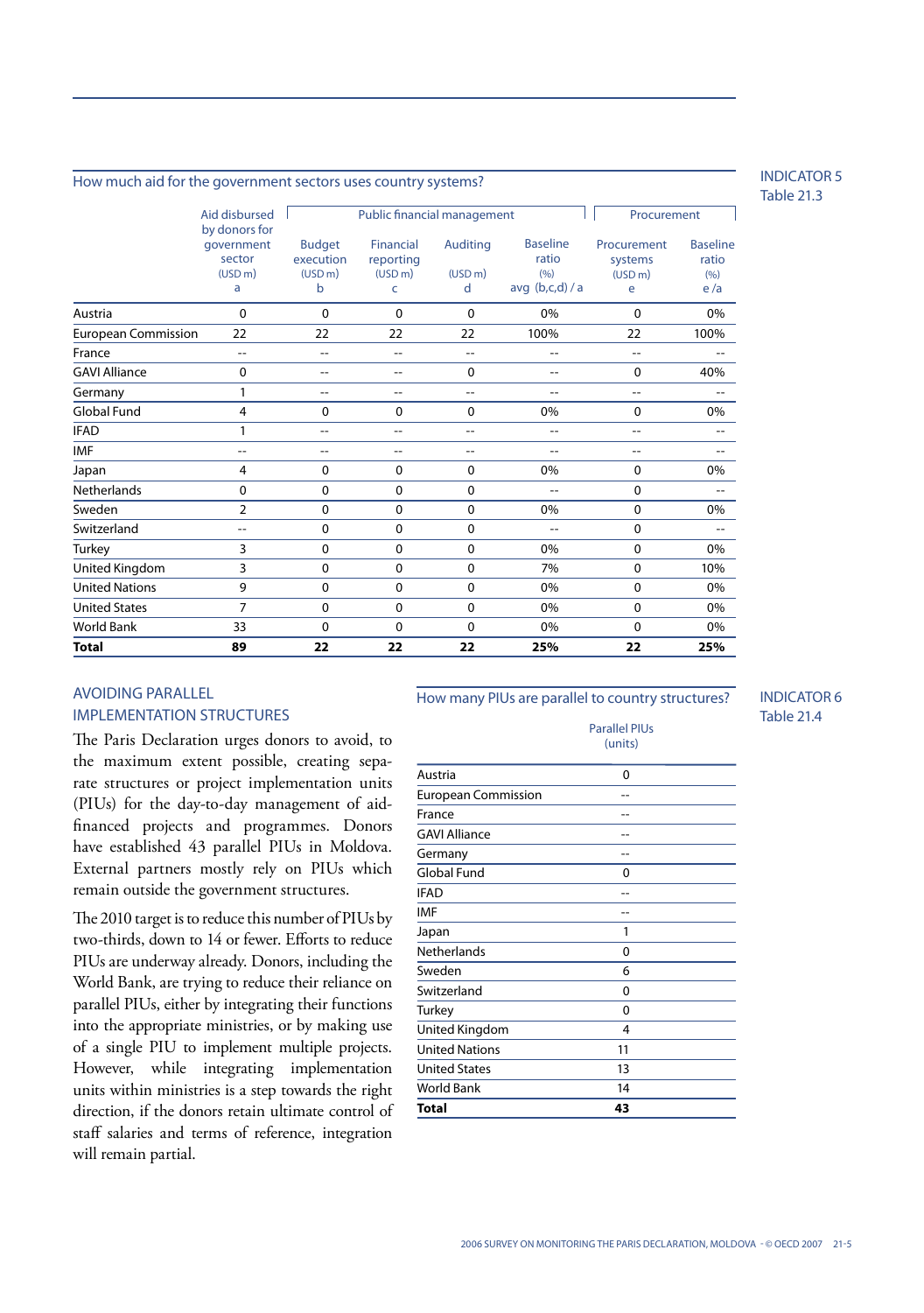#### INDICATOR 7 Table 21.5

#### Are disbursements on schedule and recorded by government?

|                            | Disbursements recorded<br>by government<br>in FY05<br>(USD <sub>m</sub> )<br>a | Aid scheduled<br>by donors for<br>disbursement in FY05<br>(USD <sub>m</sub> )<br>b | Aid<br>actually disbursed<br>by donors in FY05<br>(USD <sub>m</sub> )<br>FOR REFERENCE ONLY | <b>Baseline</b><br>ratio*<br>(9/6)<br>$c = b/a$<br>$c=a/b$ |
|----------------------------|--------------------------------------------------------------------------------|------------------------------------------------------------------------------------|---------------------------------------------------------------------------------------------|------------------------------------------------------------|
| Austria                    | $-$                                                                            | 0                                                                                  | 0                                                                                           |                                                            |
| <b>European Commission</b> | 22                                                                             | 22                                                                                 | 22                                                                                          | 98%                                                        |
| France                     | $-$                                                                            | $-$                                                                                | --                                                                                          |                                                            |
| <b>GAVI Alliance</b>       | $-$                                                                            | 0                                                                                  | 0                                                                                           |                                                            |
| Germany                    | 1                                                                              | $-$                                                                                | 1                                                                                           |                                                            |
| <b>Global Fund</b>         | $\overline{4}$                                                                 | 3                                                                                  | 4                                                                                           | 85%                                                        |
| <b>IFAD</b>                | 1                                                                              | $-$                                                                                | 1                                                                                           |                                                            |
| <b>IMF</b>                 | $-$                                                                            | $-$                                                                                | --                                                                                          |                                                            |
| Japan                      | --                                                                             | 4                                                                                  | 4                                                                                           |                                                            |
| Netherlands                | --                                                                             | 0                                                                                  | 0                                                                                           |                                                            |
| Sweden                     | $-$                                                                            | 2                                                                                  | $\overline{2}$                                                                              |                                                            |
| Switzerland                | --                                                                             | 0                                                                                  | --                                                                                          |                                                            |
| Turkey                     | --                                                                             | 3                                                                                  | 3                                                                                           |                                                            |
| United Kingdom             | 0                                                                              | 5                                                                                  | 3                                                                                           | 7%                                                         |
| <b>United Nations</b>      | $-1$                                                                           | 9                                                                                  | 9                                                                                           |                                                            |
| <b>United States</b>       | --                                                                             | 7                                                                                  | 7                                                                                           |                                                            |
| <b>World Bank</b>          | 34                                                                             | 38                                                                                 | 33                                                                                          | 87%                                                        |
| <b>Total</b>               | 62                                                                             | 93                                                                                 | 89                                                                                          | 67%                                                        |

\* Baseline ratio is c = a / b except where disbursements recorded by government are greater than aid scheduled for disbursement  $(c = b/a)$ .

# PROVIDING MORE PREDICTABLE AID

Indicator 7 attempts to assess the in-year predictability of aid, measuring the proportion of aid scheduled for disbursement and recoded by government as being disbursed.

The table above looks at predictability from two different angles. The first angle is donors' and government's combined ability to disburse aid on schedule. In Moldova, donors scheduled USD 93 million for disbursement in 2005 and actually disbursed – according to their own records – slightly less than expected (USD 89 million). The discrepancy varies considerably among donors. The second angle is donors' and government's ability to record comprehensively disbursements made by donors for the government sector. In Moldova, government systems recorded USD 62 million out of the USD 89 million notified as disbursed by donors (67%) indicating that a significant proportion of disbursements were not captured either because they were not appropriately notified by donors or because they were inaccurately recorded by government.

Indicator 7 on predictability has been designed to encourage progress against both of these angles so as to gradually close the predictability gap by half by 2010. In other words, it seeks to improve not only the predictability of actual disbursements but also the accuracy of how they are recorded in government systems – an important feature of ownership, accountability and transparency. In Moldova, this combined predictability gap amounts to USD 31 million (33% of aid scheduled for disbursement). Closing this predictability gap will require donors and government to work increasingly together on various fronts at the same time. They might work at improving:

- the realism of predictions on volume and timing of expected disbursements;
- the way donors notify their disbursements to government; and
- the comprehensiveness of government's records of disbursements made by donors.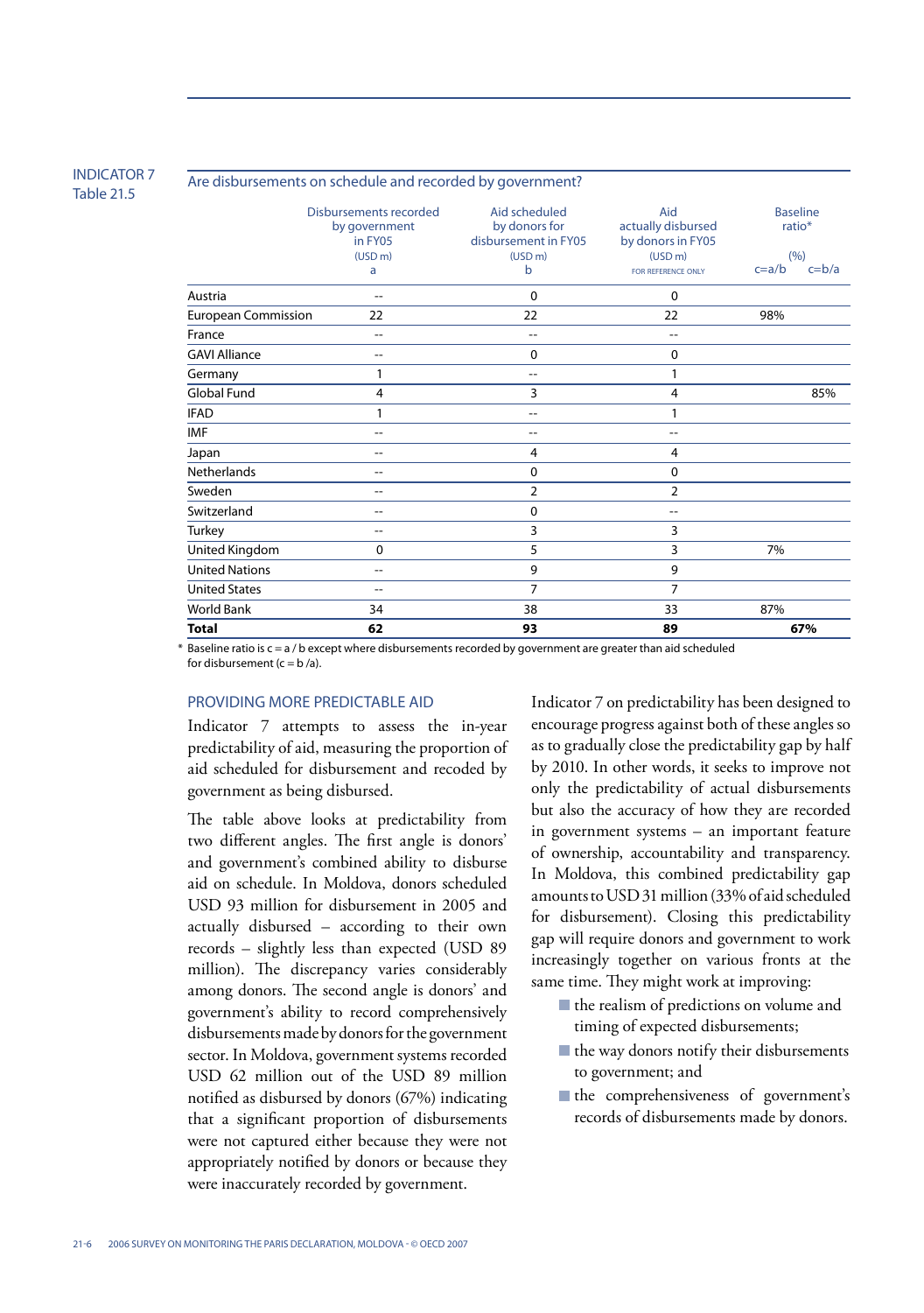# UNTYING AID

According to OECD data covering 37% of 2004 commitments, 81% of aid to Moldova is untied. The low level of coverage makes the interpretation for this indicator very difficult. In fact, a fluctuation of this indicator over time may reflect better coverage of data rather than the actual level of aid untying.

INDICATOR 8

# **HARMONISATION**

There is evidence of increasing harmonisation in Moldova. The recently signed Development Partnership Framework is expected to lead the progress in harmonisation through bringing together donors and the government. As it draws indicators from the Paris Declaration, the Framework is expected to support the enhancement of aid effectiveness more broadly. A new forum, the Harmonisation Group, which meets every three months to discuss aid effectiveness issues, has also been established. The government and all donors acceded to the Development Partnership Framework (Sweden, World Bank, United Kingdom, Switzerland, European Commission, United Nations, International Monetary Fund, the Netherland and Estonia) are also part of this Group. Donors – sometimes with government participation – also meet each month to share information on ongoing activities, and have also established eight thematic groups that meet at least monthly. In addition, a Consultative Group meeting was held on 12 December 2006; the first since 1997.

#### USING COMMON ARRANGEMENTS

Responses indicate that only 16% of aid delivered to Moldova makes use of programme-based approaches (PBAs). The low level of common arrangements and PBAs used by donors can be explained partially by the limited capacities of line ministries to define their sectoral priorities, lack of co-ordination and leadership by the government, and the diversity of donor rules and procedures. Reaching the target of 66% of donors using PBAs by 2010 will require substantial effort.

| How much aid is programme based? |                                                   |                                               |                                                |                                                    |                                             |
|----------------------------------|---------------------------------------------------|-----------------------------------------------|------------------------------------------------|----------------------------------------------------|---------------------------------------------|
|                                  | <b>Budget support</b><br>(USD <sub>m</sub> )<br>a | <b>Other PBAs</b><br>(USD <sub>m</sub> )<br>b | <b>Total</b><br>(USD <sub>m</sub> )<br>$c=a+b$ | <b>Total disbursed</b><br>(USD <sub>m</sub> )<br>d | <b>Baseline ratio</b><br>(9/6)<br>$e = c/d$ |
| Austria                          | $\mathbf 0$                                       | $\mathbf 0$                                   | $\mathbf 0$                                    | 1                                                  | 0%                                          |
| <b>European Commission</b>       | 22                                                | $-$                                           | 22                                             | 37                                                 | 59%                                         |
| France                           | $-$                                               | $-$                                           | $-$                                            | $-$                                                | $-$                                         |
| <b>GAVI Alliance</b>             | $-$                                               | $\mathbf 0$                                   | $\mathbf 0$                                    | 0                                                  | 40%                                         |
| Germany                          | $-$                                               | $-$                                           | $-$                                            | 1                                                  | $-$                                         |
| <b>Global Fund</b>               | 0                                                 | $\mathbf 0$                                   | 0                                              | 4                                                  | 0%                                          |
| <b>IFAD</b>                      | $-$                                               | $-$                                           | $-$                                            | $\mathbf{1}$                                       | $-$                                         |
| <b>IMF</b>                       | $-$                                               | $-$                                           | $- -$                                          | $-$                                                | $-$                                         |
| Japan                            | $\mathbf 0$                                       | $\mathbf 0$                                   | $\mathbf 0$                                    | 4                                                  | 0%                                          |
| <b>Netherlands</b>               | 0                                                 | 0                                             | 0                                              | 5                                                  | 0%                                          |
| Sweden                           | 0                                                 | 0                                             | $\mathbf 0$                                    | 8                                                  | 0%                                          |
| Switzerland                      | 0                                                 | $\mathbf 0$                                   | $\mathbf 0$                                    | 5                                                  | 0%                                          |
| Turkey                           | $\Omega$                                          | 0                                             | $\mathbf 0$                                    | 4                                                  | 0%                                          |
| United Kingdom                   | 0                                                 | 0                                             | 0                                              | 3                                                  | 10%                                         |
| <b>United Nations</b>            | 0                                                 | 0                                             | $\mathbf 0$                                    | 10                                                 | 0%                                          |
| <b>United States</b>             | $\Omega$                                          | $\mathbf 0$                                   | $\mathbf 0$                                    | 22                                                 | 0%                                          |
| World Bank                       | $\Omega$                                          | 0                                             | $\mathbf 0$                                    | 33                                                 | 0%                                          |
| <b>Total</b>                     | 22                                                | $\mathbf 0$                                   | 22                                             | 139                                                | 16%                                         |

INDICATOR 9 Table 21.6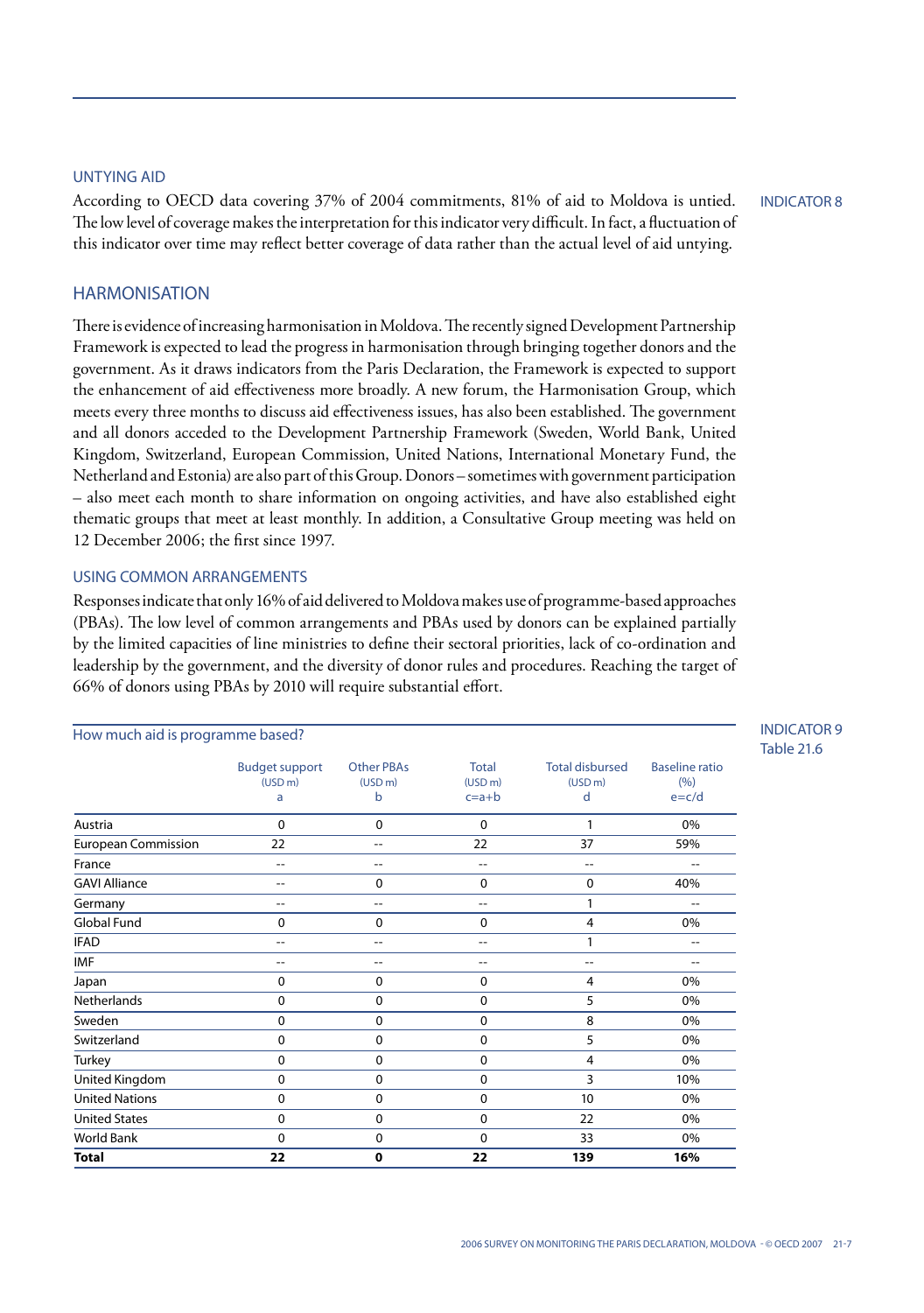#### INDICATOR 10a Table 21.7

| Table 40.7: How many donor missions are co-ordinated? |                                                   |                                                   |                                              |  |
|-------------------------------------------------------|---------------------------------------------------|---------------------------------------------------|----------------------------------------------|--|
|                                                       | Co-ordinated<br>donor missions<br>(missions)<br>a | <b>Total donor</b><br>missions<br>(missions)<br>b | <b>Baseline</b><br>ratio<br>(9/6)<br>$c=a/b$ |  |
| Austria                                               | 1                                                 | 1                                                 | 100%                                         |  |
| <b>European Commission</b>                            | 5                                                 | 100                                               | 5%                                           |  |
| France                                                | 14                                                | 24                                                | 58%                                          |  |
| <b>GAVI Alliance</b>                                  |                                                   | --                                                |                                              |  |
| Germany                                               | --                                                | --                                                | --                                           |  |
| <b>Global Fund</b>                                    | $\mathbf 0$                                       | 1                                                 | 0%                                           |  |
| <b>IFAD</b>                                           |                                                   | $-1$                                              |                                              |  |
| IMF                                                   | $-1$                                              | 10                                                | --                                           |  |
| Japan                                                 | $\mathbf 0$                                       | $\overline{2}$                                    | 0%                                           |  |
| Netherlands                                           | $\mathbf{0}$                                      | $\Omega$                                          | --                                           |  |
| Sweden                                                | $\overline{2}$                                    | $\overline{2}$                                    | 100%                                         |  |
| Switzerland                                           | 5                                                 | 10                                                | 50%                                          |  |
| Turkey                                                | $\mathbf{0}$                                      | 9                                                 | 0%                                           |  |
| United Kingdom                                        | 3                                                 | 12                                                | 25%                                          |  |
| <b>United Nations</b>                                 | 10                                                | 54                                                | 19%                                          |  |
| <b>United States</b>                                  | $\mathbf{0}$                                      | $\Omega$                                          |                                              |  |
| <b>World Bank</b>                                     | 22                                                | 85                                                | 26%                                          |  |
| <b>Total</b> (discounted*)                            | 40                                                | 201                                               | 20%                                          |  |

\* The total of co-ordinated missions has been adjusted to avoid double counting. A discount factor of 35% has been applied.

| <b>INDICATOR 10b</b> | How much country analysis is co-ordinated? |                                           |                                          |                          |  |
|----------------------|--------------------------------------------|-------------------------------------------|------------------------------------------|--------------------------|--|
| <b>Table 21.8</b>    |                                            | Co-ordinated<br>donor<br>analytical work* | <b>Total donor</b><br>analytical<br>work | <b>Baseline</b><br>ratio |  |
|                      |                                            | (units)                                   | (units)                                  | (9/6)                    |  |
|                      |                                            | a                                         | b                                        | $c=a/b$                  |  |
|                      | Austria                                    | 0                                         | $\mathbf 0$                              | --                       |  |
|                      | <b>European Commission</b>                 | $-$                                       | 1                                        | --                       |  |
|                      | France                                     | --                                        | $-$                                      |                          |  |
|                      | <b>GAVI Alliance</b>                       | --                                        | --                                       | --                       |  |
|                      | Germany                                    | --                                        | --                                       | --                       |  |
|                      | <b>Global Fund</b>                         | 0                                         | $\mathbf 0$                              | --                       |  |
|                      | <b>IFAD</b>                                |                                           | $-$                                      |                          |  |
|                      | <b>IMF</b>                                 | --                                        | 3                                        |                          |  |
|                      | Japan                                      | 0                                         | $\mathbf 0$                              |                          |  |
|                      | <b>Netherlands</b>                         | $\mathbf{0}$                              | $\Omega$                                 | $-$                      |  |
|                      | Sweden                                     | 3                                         | 3                                        | 100%                     |  |
|                      | Switzerland                                | $\mathbf 0$                               | 1                                        | 0%                       |  |
|                      | Turkey                                     | 0                                         | $\mathbf 0$                              |                          |  |
|                      | United Kingdom                             | 1                                         | $\overline{2}$                           | 50%                      |  |
|                      | <b>United Nations</b>                      | 9                                         | 12                                       | 75%                      |  |
|                      | <b>United States</b>                       | 1                                         | 3                                        | 33%                      |  |
|                      | <b>World Bank</b>                          | 1                                         | 5                                        | 20%                      |  |
|                      | <b>Total</b> (discounted*)                 | 11                                        | 22                                       | 50%                      |  |

\* The total of co-ordinated analysis has been adjusted to avoid double counting. A discount factor of 25% has been applied.

Efforts are currently underway to move towards increased use of common arrangements. Of particular importance is the intention by the United Kingdom, Sweden and the Netherlands to co-finance the World Bank's Poverty Reduction Support Credit, a package of assistance aimed to help Moldova integrate its national development plans with the EU-Moldova Action Plan. The Development Partnership Framework is also expected to lead the way towards increased usage of common arrangements or procedures.

# CONDUCTING JOINT MISSIONS AND SHARING ANALYSIS

In 2005, 201 donor missions were undertaken to Moldova, almost one mission per working day. 20% of these missions were conducted jointly, which falls short of the target of 40% to be coordinated joint missions by 2010.

The newly created Office of the First Deputy Prime Minister, assisted by the section for co-ordination of external technical assistance, is expected to improve donor co-ordination. Donors will be expected to provide information on planned and actual donor missions to the Office of the First Deputy Prime Minister. Information on missions will also be shared among donors in their regular meetings, and also though a website maintained by the National Co-ordination Unit of the Ministry of Economy and Trade. Such simple steps may lead to significant progress. The planned introduction of two mission-free periods in August and December will (if respected by donors) also be helpful.

As currently 50 % of Moldova's country analytical work is co-ordinated, Moldova stands a chance of reaching its 2010 target of 66% of shared country analytical work.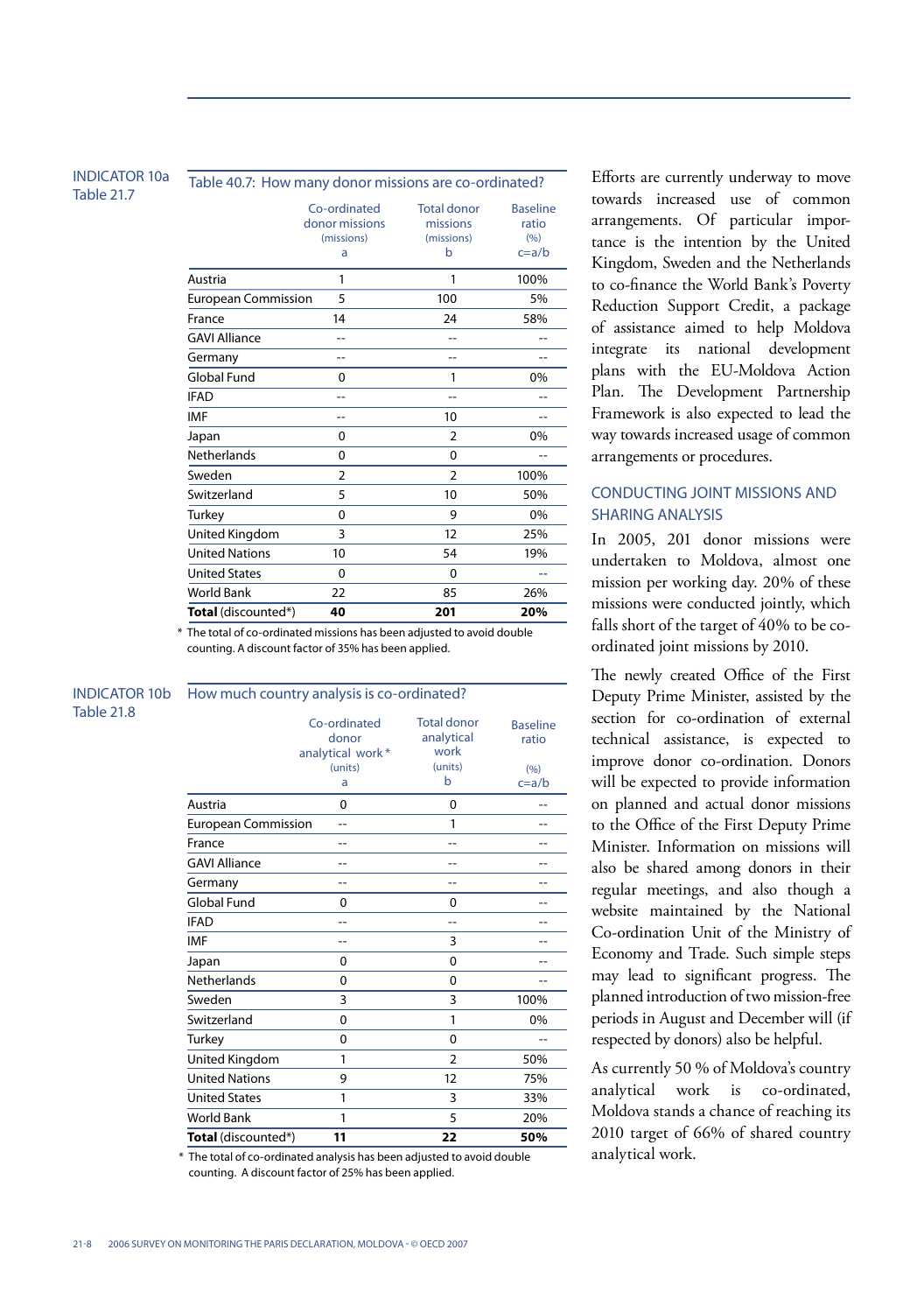# MANAGING FOR RESULTS

MANAGING FOR RESULTS IS KEY to enhancing aid effectiveness. The Paris Declaration calls on donors to work alongside partner countries to manage resources on the basis of desired results, and to use information effectively to improve decision making. This entails progress both on the supply side, strengthening the country's capacity for results-based management, and on the demand side, strengthening the demand for a focus on results. Indicator 11 focuses on one component of this effort: the establishment of a cost-effective results-oriented reporting and assessment system by the country.

# MUTUAL ACCOUNTABILITY

THE PARIS DECLARATION invites donors and partner countries to be accountable to each other for the use of development resources, and in a way that tends to strengthen public support for national policies and development assistance. This in turn requires governments to take steps to improve country accountability systems and donors to help by being transparent about their own contributions.

According to the World Bank's Comprehensive Development Framework, Moldova does not currently have a transparent and monitorable performance assessment framework. On Indicator 11's rating scale, where A is good and B is good enough, Moldova – along with 54% of the countries assessed by the World Bank – receives a D.

The World Bank's AER reports point out that the quality and availability of poverty-related data, which is the key building block for a transparent and monitorable performance assessment framework, is weak. Further, the country lacks a co-ordinated system for country-level monitoring and evaluation. Efforts are being made to address these issues, as they remain a priority. On a positive note, the AER reports that information on government policies, which is an important driver for a results-oriented approach, is easily accessible to stakeholders.

INDICATOR 12

In the case of Moldova, the recently signed Development Partnership Framework will provide the basis for mutual accountability and mutual assessments. The Harmonisation Group brings together government and donor representatives; they monitor progress on aid effectiveness commitments, including those of the Paris Declaration. Already there are examples of mutual assessment of progress in implementing agreed commitments. A joint Government-World Bank Country Programme Review is organised yearly by the World Bank. The United Nations and the government of Moldova also undertake common country assessments and jointly set priorities. Each year, the UN works together with the government to review development programs and assess their results, impact and lessons learned.

INDICATOR 11